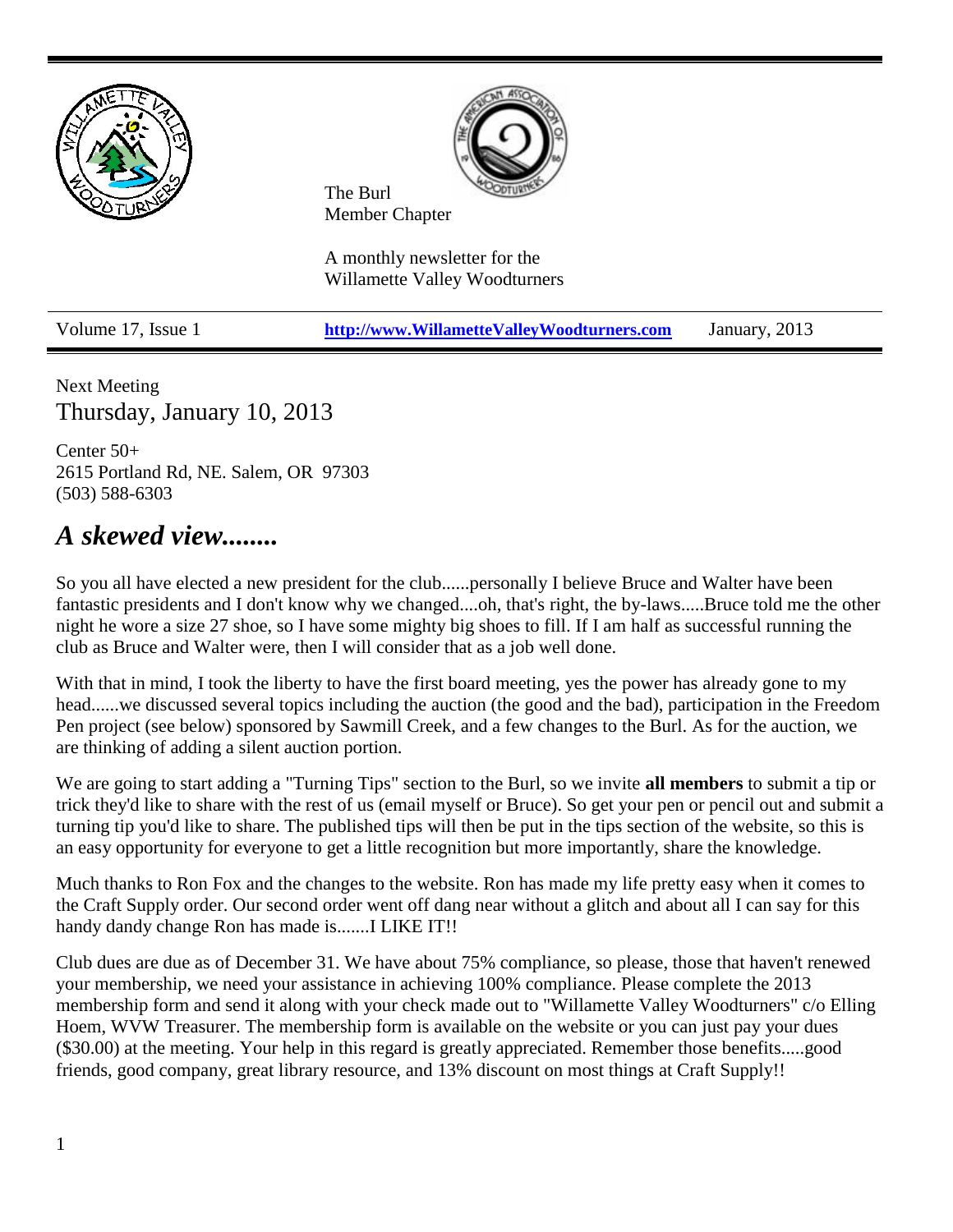I would personally like to thank Bruce for doing an outstanding job as club President over the last 2+ years. I know the club is of great importance to him and we should all give him a great round of applause for all the hard work he has done. So, THANK YOU Bruce!!!

Time for me to take the stuffing out of Bruce's shoes and put my own back on. Looking forward to another great year of turning, speaking of which, some of the demonstrators/workshops lined up for this year include Jon Magill (rose engine work), Eric Lofstrom and Keith Gotschall.

Time to head to the shop,

Terry

#### **Membership So Far and December Auction Results**

Thank you to the 71 renewing / new members who have completed a membership/renewal form and paid their 2013 club dues. We also have 10 Honored Life Members (HLM) in the club this year. That is 81 members on the 2013 roster so far. I am still looking forward to getting the renewal forms from the thirty four 2012 members who have not responded so far. If you have not completed a renewal form, please do it now. Mail it to me at the address on the form. Make your check payable to "WVW" or "Willamette Valley Woodturners" whichever you prefer. Or, you could bring your completed form along with your check for \$30.00 to the January  $10<sup>th</sup>$  meeting. Be sure to put it in an envelope with your name on the outside.

As far as the December club auction goes, we did very well. We sold 80 items for total sales of \$2,769. The raffle brought in \$170, and we sold 3 hats at \$15 for an additional \$45. Total proceed for the evening were \$2,984. Expenses netted out to \$190 (drinks and auctioneer fee), for net proceeds of \$ 2,794 for the evening. The auction proceeds plus the money from your dues provide the club the means to secure quality presenters for each meeting. Thank you to all who donated items and to those who so generously bid on them. It is going to be a great year for the Willamette Valley Woodturners. I am so glad you will be part of it.

Now go to the shop and make something. You'll be glad you did.

Elling Hoem Treasurer WVW

Minutes of the Board meeting on 12-27

Pres. Elect Terry Gerros called a Board Meeting which was held at outgoing Pres. Bruce Stangeby's residence.

The following members were present: President Elect T. Gerros Outgoing President Stangeby Outgoing Secretary Lyle Treasurer Hoem Nick Stagg Ron & Betty Fox

The following issues were discussed:

Treasurer Hoem reported that the club will have approximately \$8500 on had to start the new year. This does not include 34 members that are delinquent on their 2013 dues.

The subject of non-renewing members was brought up and it was determined that when the New Year begins the delinquent members will not be able to access "members only" on the club website. They will also not be able to use any of the "members only" benefits including ordering from Craft Supply. It should be noted that Terry Gerros will only accept orders from the normal order form on the website and will not take any personal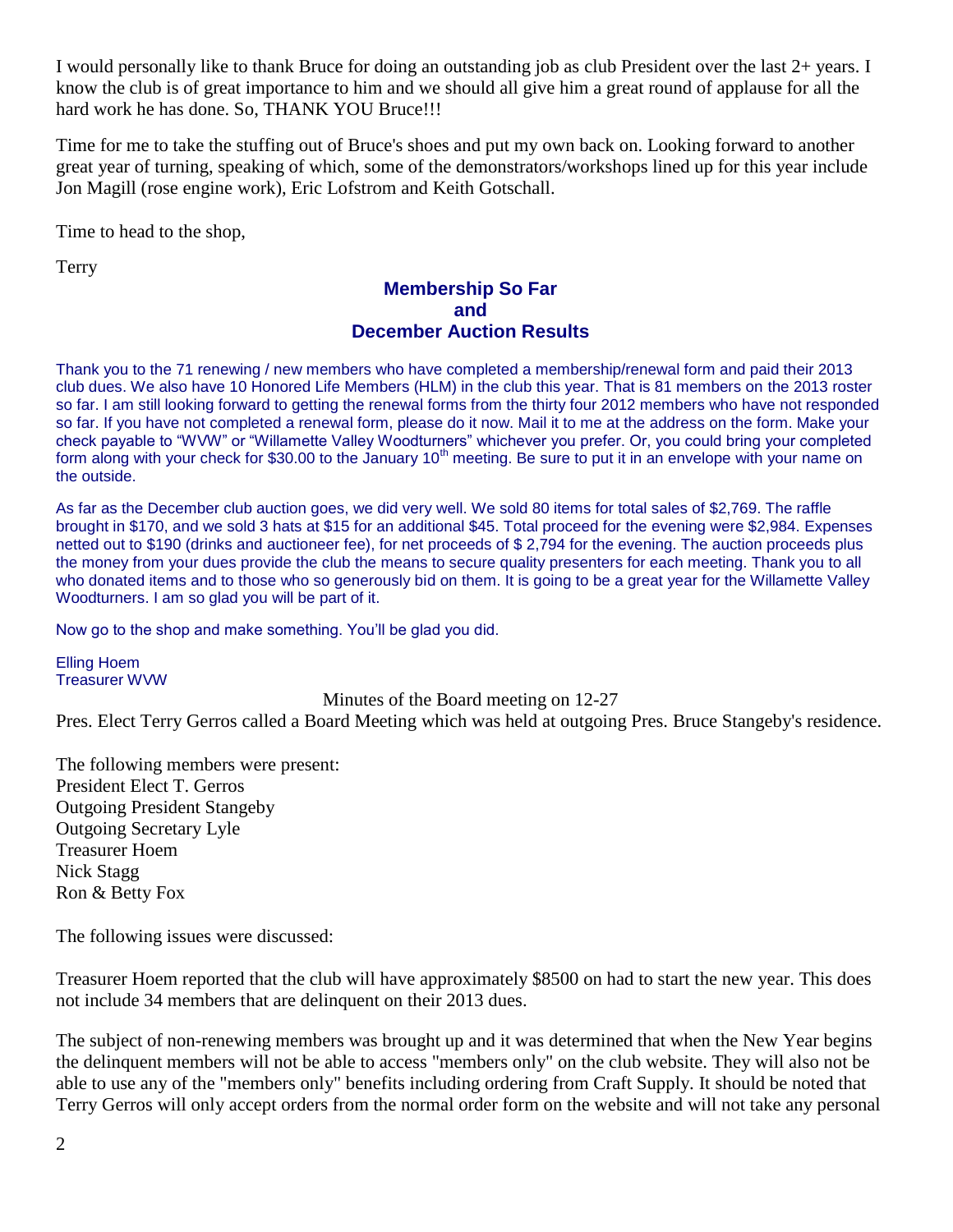orders. When the members pay their 2013 \$30 dues they will be reinstated and be able to access all member benefits.

The December auction was discussed and it was noted that again this year it ran too long. Ways to shorten the auction was discussed and the idea of a "silent auction" before the verbal auction was suggested. This was deemed a good idea and before the next auction it will again be discussed by the board to determine exactly how it will run in conjunction with the verbal auction.

Pres. Elect Gerros brought up the topic of an effort by our club to participate in an effort called "Freedom Pens." This is a program where our club would make ballpoint pens and then mail them to our military serving overseas. Terry mentioned several places that have donated supplies and said that a session for pen making would be scheduled. Terry indicated that he thought this was a good idea for a community service project for the club. A discussion ensued regarding publicity for this effort and possible other efforts and Rick Lyle was appointed to get publicity for this effort and any other community service projects the club may undertake.

Terry also mentioned saw dust sessions and appointed the Vice President Elect, Bruce Stabgeby, to be in charge of developing an ongoing program to include topics, locations to be held, etc.

The topic of new members was brought up and it was determined that the Welcoming Committee would be in charge of placing a detailed description of each new member to be published in the monthly Burl.

Another topic for the Burl was discussed regarding "Tips of the Month." It was felt among those present that this may be a way to get more members to read the monthly Burl.

Terry mentioned that he wants to plan a "Question & Answer" session. Details to be determined at a later date.

Bruce Stangeby brought up the topic of the "Show & Tell Table." It was discussed in detail and it was decided that Elling Hoem would be in charge of discussing the items and if Nick Stagg is present he will also help Elling.

After these items were discussed there being no other business the meeting was closed. Rick Lyle, Secretary

# Club Business **Current & Upcoming Events**



# **January Demo Ron Fox: Pen Turning**

To quote Ron "Like most turners I got my first taste of woodturning in high school. I turned table legs and spindles for a grandfather clock. Those first dips into the vortex didn't exactly inspire me to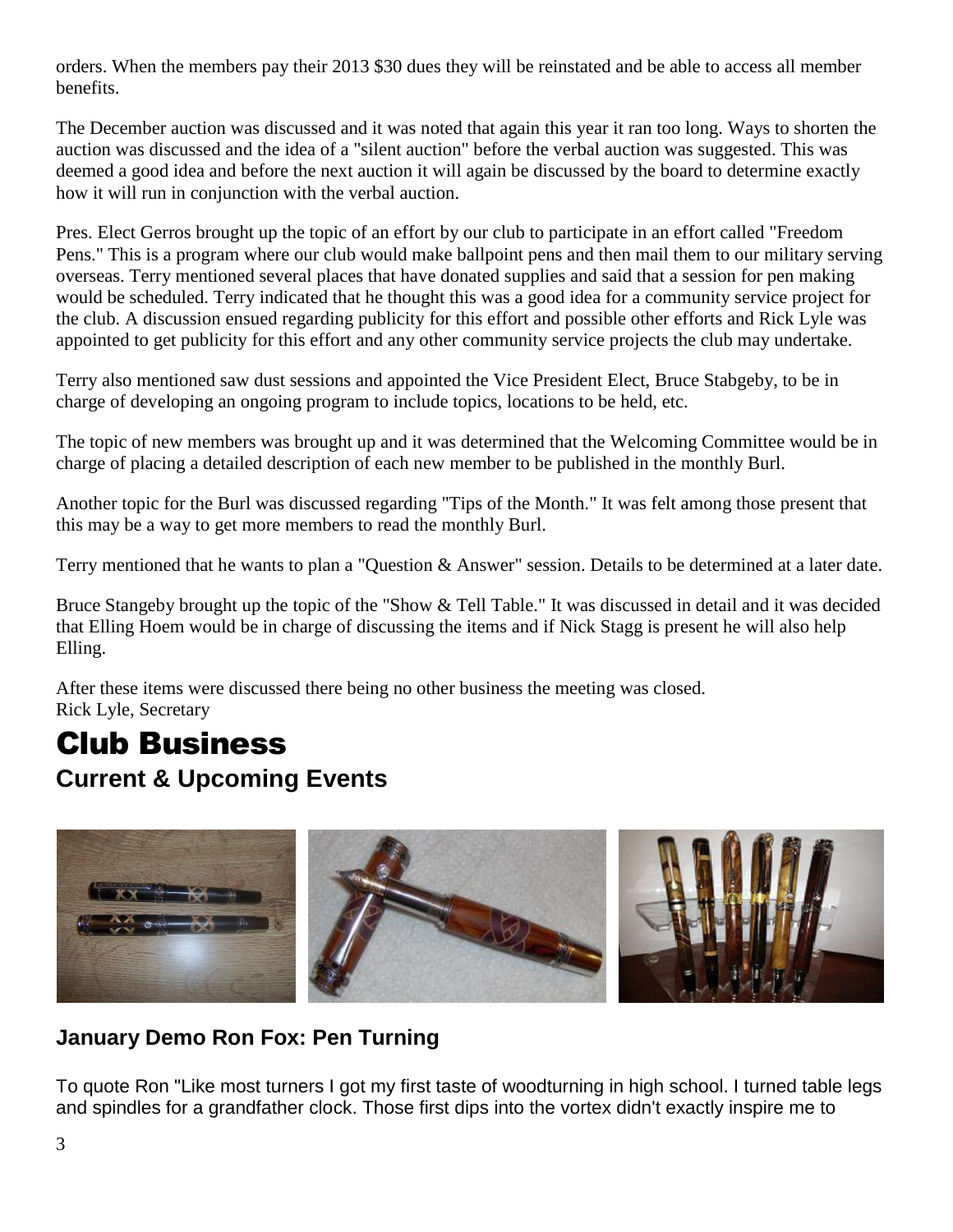progress into in depth woodturning. I would guess most people have that same experience. It wasn't until I moved to Oregon and joined the three local woodturning clubs that I began to be pulled into the vortex in earnest. I began turning bowls and Christmas ornaments for my first few projects and thought that was fun but after I picked up a pen turning book I found my true medium. With each pen there is a new challenge to overcome and each time I turn one I expand my education. I soon went from single pen blank pens to combinations of woods to form the pen. I glued in slivers of different colors and made celtic knots and other designs. I estimate that I have turned about three hundred pens and I'm still learning new things. I'm only a hobbyist not a professional pen turner, but I'll keep trying."



# **February Demo Nick Stagg: Basic Bowl Turning**

Nick Stagg has a vast knowledge of how to turn wood and has been a demonstrator for the club many times in the past. He has presented various topics such as lidded boxes, spheres, hollowing, preventing catches and two ways to turn a bowl. I am sure I have missed some of his prior topics. He is also a demonstrator for many other North West clubs as well as Woodcrafters. He has given regular classes for club members on sharpening, spindle turning and bowl turning. This is a long way of saying you will not want to miss his February presentation on basic bowl turning.

**------------------------------**

#### **Web Site Tips**

#### By Ronald Fox

I thought I would pass along a few tips this month on using the web site. Here are a few things I have found useful to me. I hope you do as well.

#### **Check what others have ordered**

Before entering your order, take a look at what the other members have ordered. Simply select the "Current Club Orders" on the "Place Your Order" page. This will display what everyone in the club has ordered so far this month. One of the perks that CSUSA gives us is when we order in bulk, we receive an additional savings on some items. I like to see if there are any items that have been ordered that are close to (or have already hit) this additional saving point and order this item to get the saving. By doing this it can give other club members a cost savings if you push it up past the minimum.

#### **Use the Craft Supplies web site information when ordering**

I have discovered that the part numbers on the web site seem to be more up to date. For example, if you order Apprentice Slimline pen kits from the catalog, you only get one part number for each of the 4 plating types (100-690) and you have to put a comment for each plating type you want. If you go to the web site, there are four different part numbers, one for each plating type (486-0011, 486-0001, 486-0013, 486-0012).

#### **Copy and Paste the info from the CSUSA web site to the Club Order web page**

What I have been doing is opening up two web browser windows, one for the club order form and one for the CSUSA site. Then I locate the item I want to order on the CSUSA site, and highlight the info and paste it into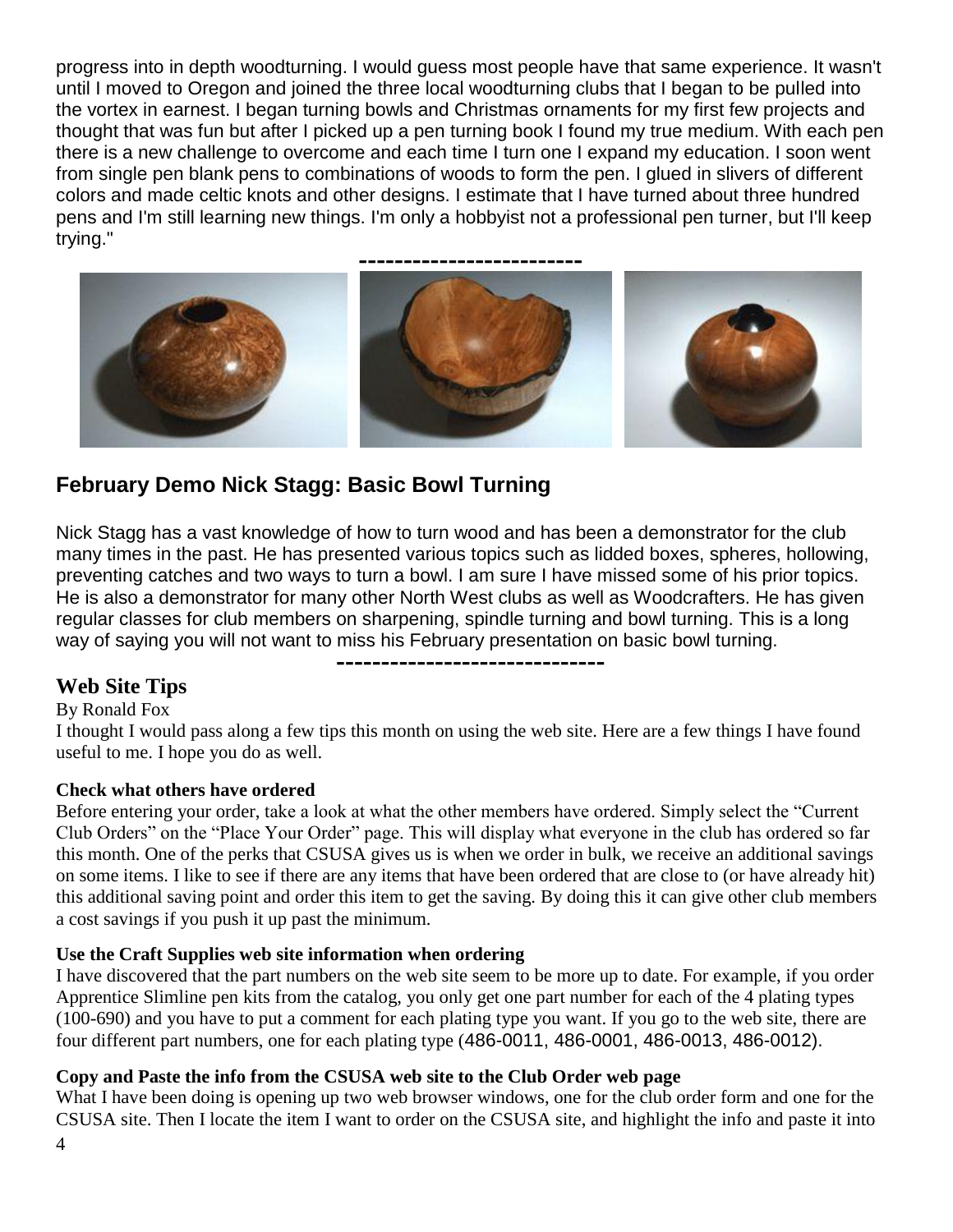the order form. Simply place your cursor at the start of the text and hold down the left mouse button to highlight the text and then copy it into the order form (Right click the text and click "Copy"). Then Right click the text field on the form and clicking "Paste".

I hope you find this info useful and feel free to contact me if you have any trouble placing your order on the web site.

Thanks,

Ronald Fox

[Webmaster@willamettevalleywoodturners.com](mailto:Webmaster@willamettevalleywoodturners.com)

### **February Pen Exchange**

The Willamette Valley Woodturners will be holding another Pen Exchange at the February meeting. There were a number of members that were not able to participate in the November one we held and I thought it would be a good time to hold another after my January Pen Demo. I will once again bring in a box to the February meeting and anyone who has made a pen will place their pen in the box and receive a ticket. Then at the first break during the meeting, you will redeem a different pen from the box with your ticket. We want the pens to be wrapped so that it will be kind of a grab bag when you select a pen from the box. You will also need to include an information sheet with the pen describing the pen and who made it. I will be running the pen exchange and if you have any questions let me know.

What is required to participate in the pen exchange:

Hand crafted pen

Information sheet included with pen

Enclosed in a wrapped package

The idea is to have fun making a pen for a fellow member. Just do your best and I am sure who ever receives your pen will appreciate the work you put into making it. It is also nice to have items that other members have made and this will help you to get an item from someone else.

Enjoy, and be sure to bring your wrapped pen to the February meeting.

Thanks, Ron

## **Freedom Pen Project:**

The Freedom Pens Project is an all-volunteer effort spearheaded by the members of SawMill Creek Woodworkers Forums. It is to provide custom hand crafted pens to American servicemen and women overseas. Everyone is invited to participate in the project, all we need is your time and talent to provide handmade pens for our military stationed in foreign countries who are in harm's way. Every Freedom Pen that is delivered serves as a constant reminder to our troops that they are not alone and have our continued support until each and every one has returned home. The project was started in 2004 and to date, wood turners from all over the US have turned more than 145,000 pens.

I have ordered 200 pen kits for the project. Craft Supply generously donated 100 pen blanks and another 50 have also shown up. Once the pen kits arrive, we will drill the blanks, glue in the tubes and then we'll hold a Pen Turn-a-Thon on a Saturday in January or February, get the pens turned, then shipped off. The actual time of the Turn-A-Thon will depend on when the pens arrive. Perhaps if all goes well, we can be repeat offenders and set a goal of 1000 pens for the year.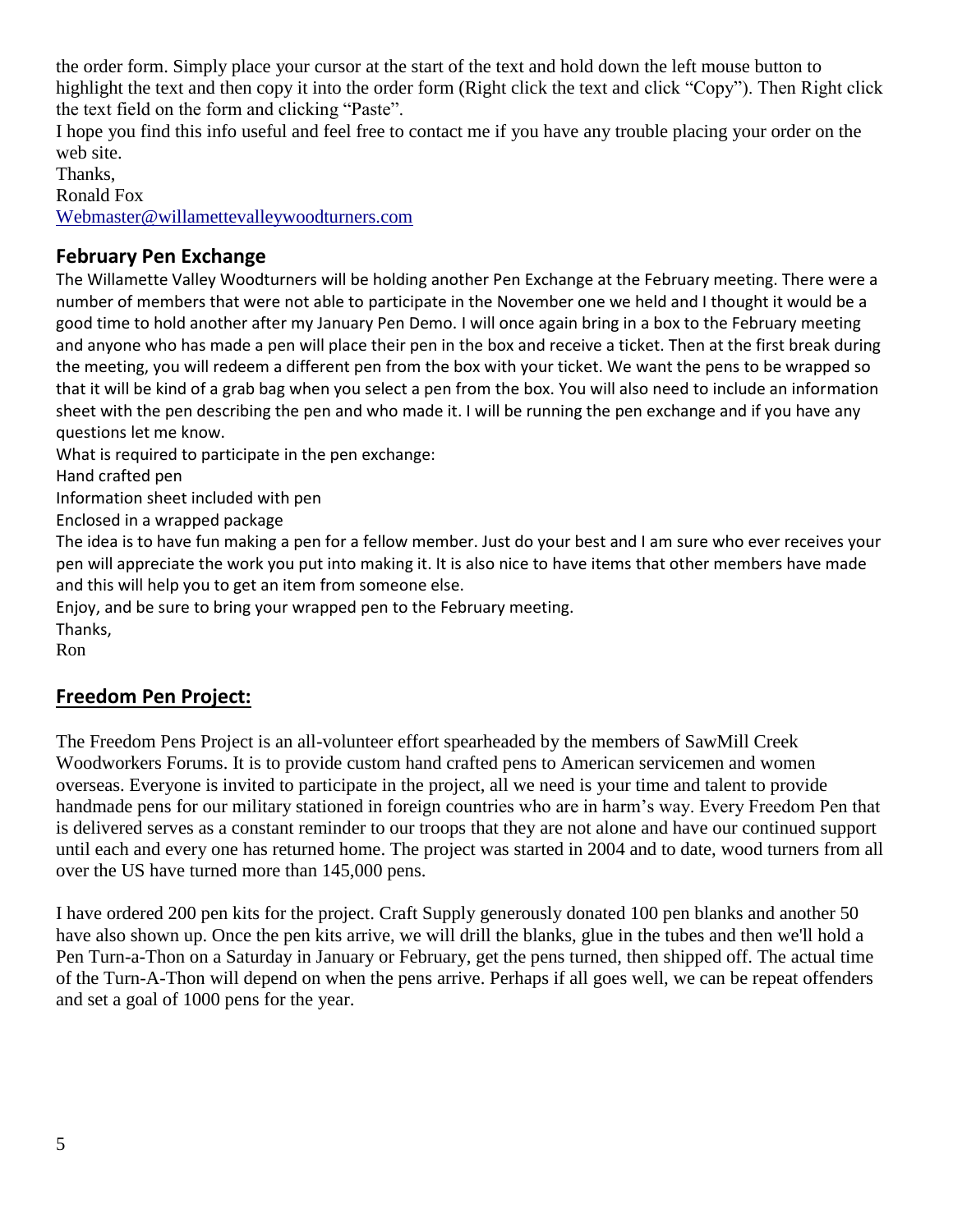# Membership Rewards (sorry, available to club members only)

## *Library*

A friendly reminder to members with books and /or videos checked out from the library. Please return them at this next meeting.

### *Wood Gathering*

Sign-up sheets will be available to indicate your availability to help with wood gathering. Anyone who learns of a tree or log that is available to the club should notify Jerry Lelack (503 510-1577) or Bob Hutchinson (503 508-3279). The intent is to gather wood, process it to usable pieces, store it at the home of Terry Gerros', and then make it available to members. Terry can be reached at 503 580-5013.

-----------------------------------------------------

## *From Terry Gerros*:

I am also a distributor for Stick Fast CA glue, Sharpfast Sharpening systems, and the Holdfast vacuum chucking system. If you have an interest in these products, give me a call or send me an email for details.

### *Supplies*

The club purchases a few supplies in bulk and sells it to members at club cost. We routinely have superglue (\$5), black or brown superglue (\$10) accelerator (\$6) and Anchor Seal (\$10/gal). Recently the club purchased a small supply of half round protractors (\$6) used to measure the angle ground on a tool, and depth gauge (\$5). Bob Quadros will have the resale items still available at the meeting. Please bring the correct change for the items you want.

#### **Club Member Discounts**

- From Terry Gerros: Club orders will be going out on **January 14th .** If our order equals or exceeds \$1,000, Craft Supply gives us a 13% discount plus free shipping. If you order from the sales items, you will receive the club discount in addition to the sale discount, making many items available at very attractive prices.
- Club members are registered with Klingspor's Woodworking Shop at [www.woodworkingshop.com](http://www.woodworkingshop.com/) or 800-228-0000, they have your name and will give you a 10% discount.
- Hartville Tool will give club members a 20% discount for the next year and a 15% discount after that: [www.hartvilletool.com](http://www.hartvilletool.com/) or 800-345-2396
- If you show your club card at checkout time to the cashier at Woodcraft in Tigard they will give you a 10% discount (may not apply to some machinery).
- Exotic Wood is offering a discount of 15% off any orders placed at: [www.exoticwoodsusa.com](http://www.exoticwoodsusa.com/). (This includes sale items and free shipping on orders over \$300). Use promo code ewusaAAW
- Gilmer Wood now offers our club a 10% discount on purchases made there. If you haven't been to Gilmers, it is well worth the trip to Portland, if only to make your mouth water and make you cry if you leave empty handed.
- North Wood Figured Wood can be viewed at North Woods Figured Wood. Here's our website [www.nwfiguredwoods.com](http://www.nwfiguredwoods.com/) . Please take a look! We're happy to offer you our courtesy 15% discount. Anyone from our club can simply type in "WOODTURNERS" at check out to receive the sale price. No minimum purchase. We've got beautiful Big Leaf Maple, Black Locust, Madronne, White Oak, Ash, Elm and Yew.....turning blanks, slabs, burls and lumber.

**Sale Item:** General International Wood Turning Lathe: Maxi-Lathe 25-100, 6 spindle speeds, 10" Swing Over Bed, 7 1/2 Swing Over Base, 15" Distance between center. Good shape, getting a larger one. Comes with a Jet Adjustable Mini Lathe Stand. Great starter lathe, asking \$275. Call Bob Thompson at 503 390-6695